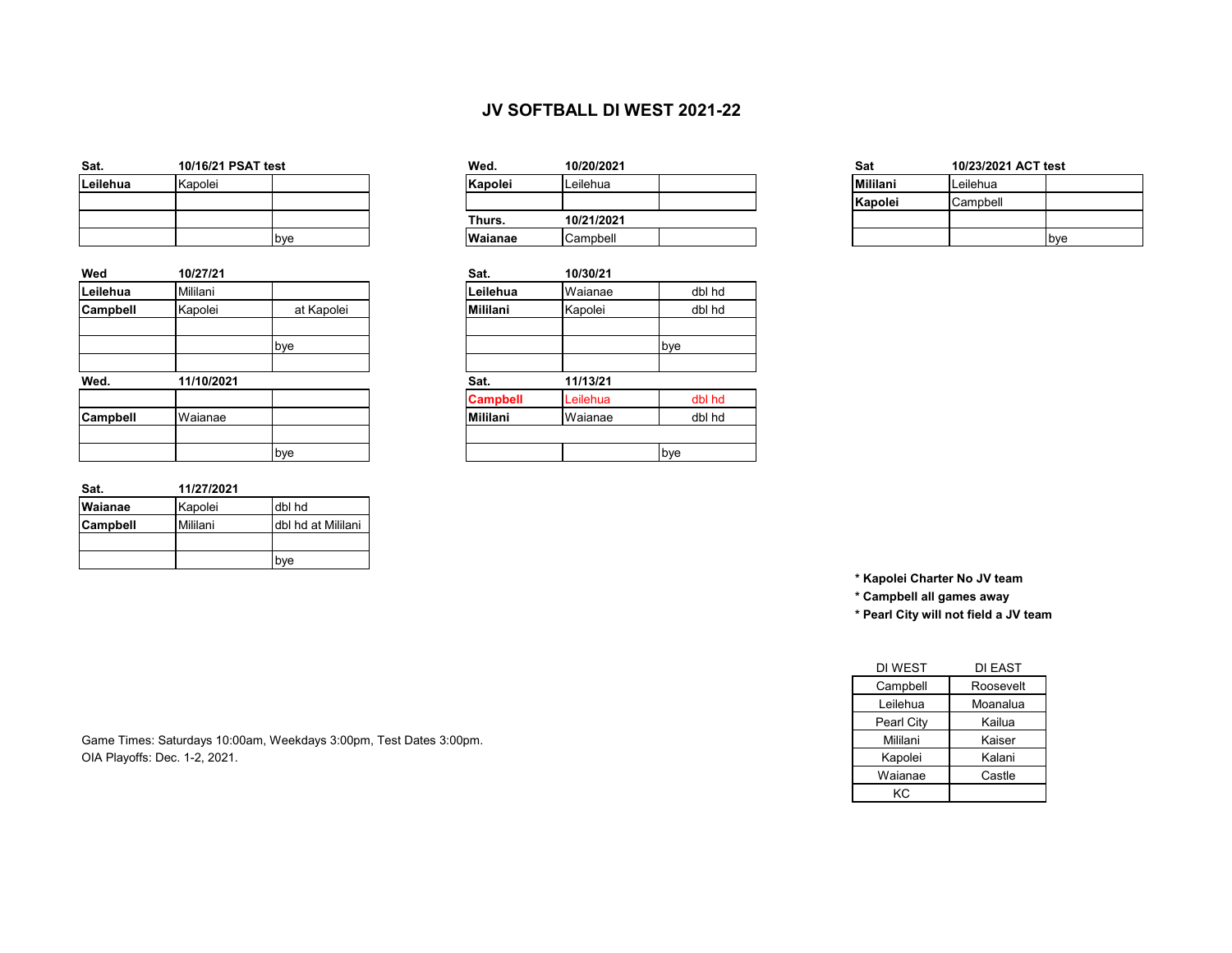## **JV SOFTBALL DI EAST 2021-22**

| Sat.     | 10/16/21 PSAT test |                | Wed.   | 10/20/2021 |                | Sat.   | 10/23/21 ACT test |  |
|----------|--------------------|----------------|--------|------------|----------------|--------|-------------------|--|
| Moanalua | Kalani             |                | Kalani | Moanalua   |                | Kaiser | Moanalua          |  |
| Kailua   | Kaiser             | Kailua forfeit | Kaiser | Kailua     | kailua forfeit | Kalani | Roosevelt         |  |
|          |                    |                |        |            |                |        |                   |  |
|          |                    | bye            |        |            | <b>bye</b>     |        |                   |  |

| Wed.             | 10/27/21 |     |
|------------------|----------|-----|
| <b>Moanalua</b>  | Kaiser   |     |
| <b>Roosevelt</b> | Kalani   |     |
|                  |          |     |
|                  |          | pye |

| Wed.   | 11/10/21  |     | Sat.   | 11/13/21  |        | Sat.          | 11/20/2021 |        |
|--------|-----------|-----|--------|-----------|--------|---------------|------------|--------|
| Kailua | Kalani    |     | Kailua | Roosevelt | dbl hd | <b>Castle</b> | Kailua     | dbl hd |
| Castle | Roosevelt |     | Kaiser | Castle    | dbl hd | Roosevelt     | Moanalua   | dbl hd |
|        |           |     |        |           |        |               |            |        |
|        |           | bye |        |           | bye    |               |            | bye    |

| Sat.   | 11/27/2021 |        |
|--------|------------|--------|
| Kalani | Castle     | dbl hd |
| Kaiser | Roosevelt  | dbl hd |
| Kailua | Moanalua   | dbl hd |
|        |            | bve    |

| Sat.     | 10/16/21 PSAT test |                | Wed.   | 10/20/2021 |                | Sat.   | 10/23/21 . |
|----------|--------------------|----------------|--------|------------|----------------|--------|------------|
| Moanalua | Kalani             |                | Kalani | Moanalua   |                | Kaiser | Moanalua   |
| Kailua   | Kaiser             | Kailua forfeit | Kaiser | Kailua     | kailua forfeit | Kalani | Roosevelt  |
|          |                    |                |        |            |                |        |            |
|          |                    | hve            |        |            | <b>I</b> hve   |        |            |

| Wed.      | 10/27/21 |             | Sat.            | 10/30/21 |             | Sat.      | 11/06/21 SAT test |     |
|-----------|----------|-------------|-----------------|----------|-------------|-----------|-------------------|-----|
| Moanalua  | Kaiser   |             | <b>Moanalua</b> | Castle   | dbl hd      | Kalani    | Kailua            |     |
| Roosevelt | Kalani   |             | Kaiser          | Kalani   | dbl hd      | Roosevelt | Castle            |     |
|           |          |             |                 |          |             |           |                   |     |
|           |          | <b>b</b> ve |                 |          | <b>b</b> ve |           |                   | bye |

|     | Sat.   | 11/13/21  |        | Sat.          | 11/20/2021 |
|-----|--------|-----------|--------|---------------|------------|
|     | Kailua | Roosevelt | dbl hd | <b>Castle</b> | Kailua     |
|     | Kaiser | Castle    | dbl hd | Roosevelt     | Moanalua   |
|     |        |           |        |               |            |
| bye |        |           | bye    |               |            |

| st             | Wed.   | 10/20/2021 |                | Sat.   | 10/23/21 ACT test |              |
|----------------|--------|------------|----------------|--------|-------------------|--------------|
|                | Kalani | Moanalua   |                | Kaiser | Moanalua          |              |
| Kailua forfeit | Kaiser | Kailua     | kailua forfeit | Kalani | Roosevelt         |              |
|                |        |            |                |        |                   |              |
| bye            |        |            | <b>b</b> ve    |        |                   | <b>I</b> bve |

| Sat.<br>11/06/21 SAT test |        |     |  |  |  |
|---------------------------|--------|-----|--|--|--|
| Kalani                    | Kailua |     |  |  |  |
| Roosevelt                 | Castle |     |  |  |  |
|                           |        |     |  |  |  |
|                           |        | bve |  |  |  |

| Sat.             | 11/20/2021 |        |
|------------------|------------|--------|
| Castle           | Kailua     | dbl hd |
| <b>Roosevelt</b> | Moanalua   | dbl hd |
|                  |            |        |
|                  |            | bve    |

**\*Kalani will play all home games at Kilauea District Park**

None info will be emailed to AD's/Coaches

Game Times: Saturday 10:00am, Weekdays 3:00pm, Test Dates 3:00pm. OIA Playoffs: Dec. 1-2, 2021.

| <b>DI EAST</b> | DI WEST    |
|----------------|------------|
| Roosevelt      | Campbell   |
| Moanalua       | Leilehua   |
| Kailua         | Pearl City |
| Kaiser         | Mililani   |
| Kalani         | Kapolei    |
| Castle         | Waianae    |
|                | КC         |